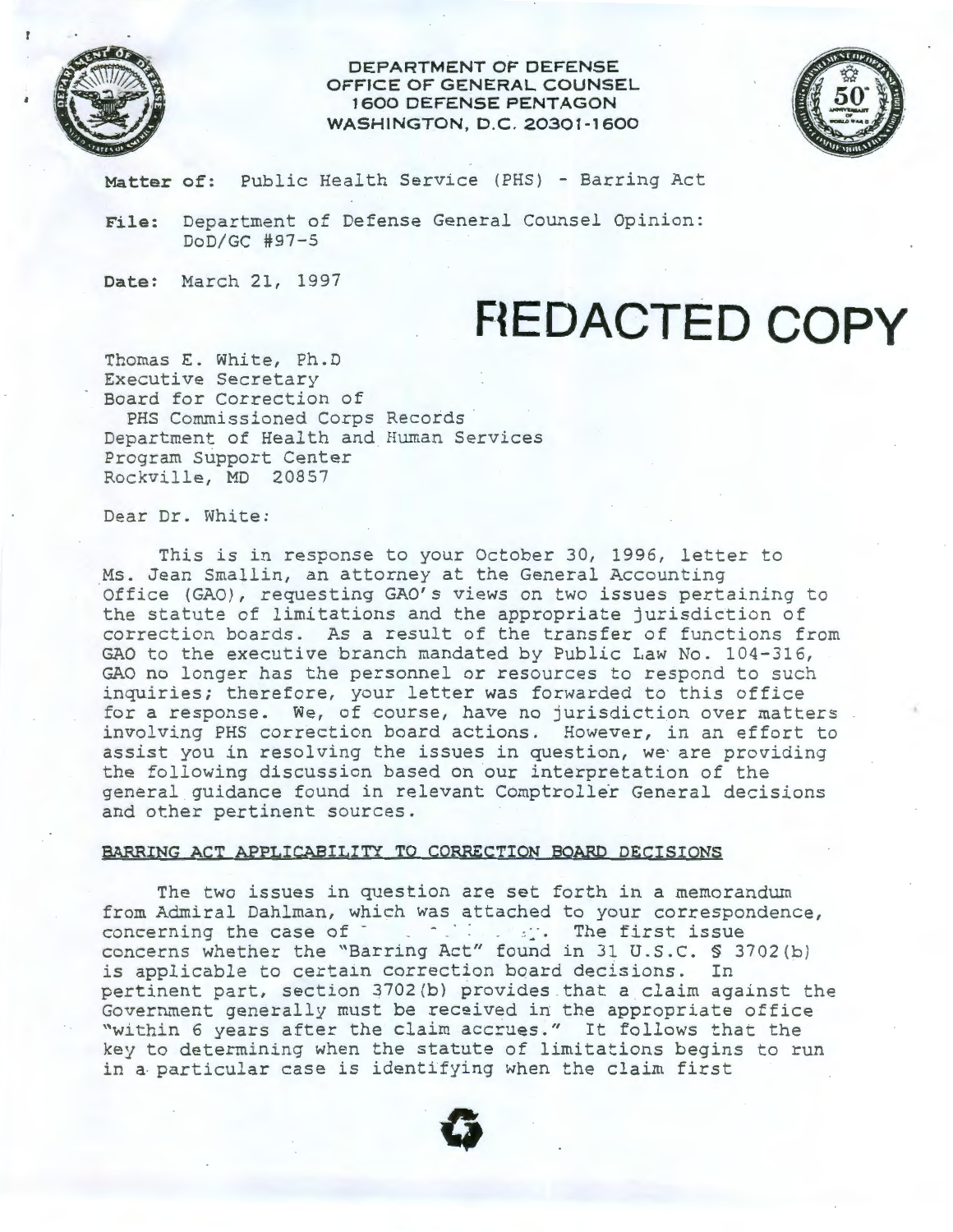"accrued." The accrual date of a claim "is the date on which all events fixing the liability of the United States have occurred." (Comp. Gen. B-198713, July 29, 1980; see also 42 Comp. Gen. 337  $(1963)$ .)

With regard to actions involving a correction of military records, however, the accrual date of a claim will depend on the nature of the correction action. If a correction board changes a member's record so that the record as corrected gives rise to a monetary entitlement that was not present before, then the member's claim for that entitlement accrues as of the date of the record correction action, not when the actual events giving rise to the claim occurred. (See 71 Comp. Gen. 398, 400 (1992); B-198713, July 29, 1980; 42 Comp. Gen. 389, 391 (1963).)

A good illustration of the principles discussed above is found in one of the Comptroller General decisions cited in Admiral Dahlman's memorandum, B-262050, November 14, 1995. In that case, a member who had been given an undesirable discharge in 1954 had his records corrected in 1993 to show an honorable discharge. Incident to the record correction, the member claimed certain items, including arrears of pay, travel allowances, and leave benefits. After reviewing the matter, the Defense Finance and Accounting Service (DFAS) authorized payment of only a travel allowance from the member's place of discharge to place of enlistment.

Upon appeal, the Comptroller General upheld the DFAS action, noting that the only amounts payable in the member's case were those that had become due him as a result of the record correction action. Because of his original undesirable discharge, the member had not been entitled to separation travel allowances; however, the change to an honorable discharge gave him such entitlement for the first time. Consequently, his claim for that benefit accrued as of the date of the record correction and was not barred by the statute of limitations.

With regard to the claim for arrears of pay, however, it was noted that the member's entitlement to any arrears that were due him for his military service would have been payable to him at the time of his discharge, regardless of the nature of that discharge. Therefore, since his claim for such amounts accrued at the time of discharge, it was barred 6 years from that date. Put another way, since the correction board action had no effect on the member's entitlement to arrears of pay, no new claim for such amounts accrued at the time of the board's action.

The Comptroller General decision also addressed one other concept that often is involved in these types of cases, which is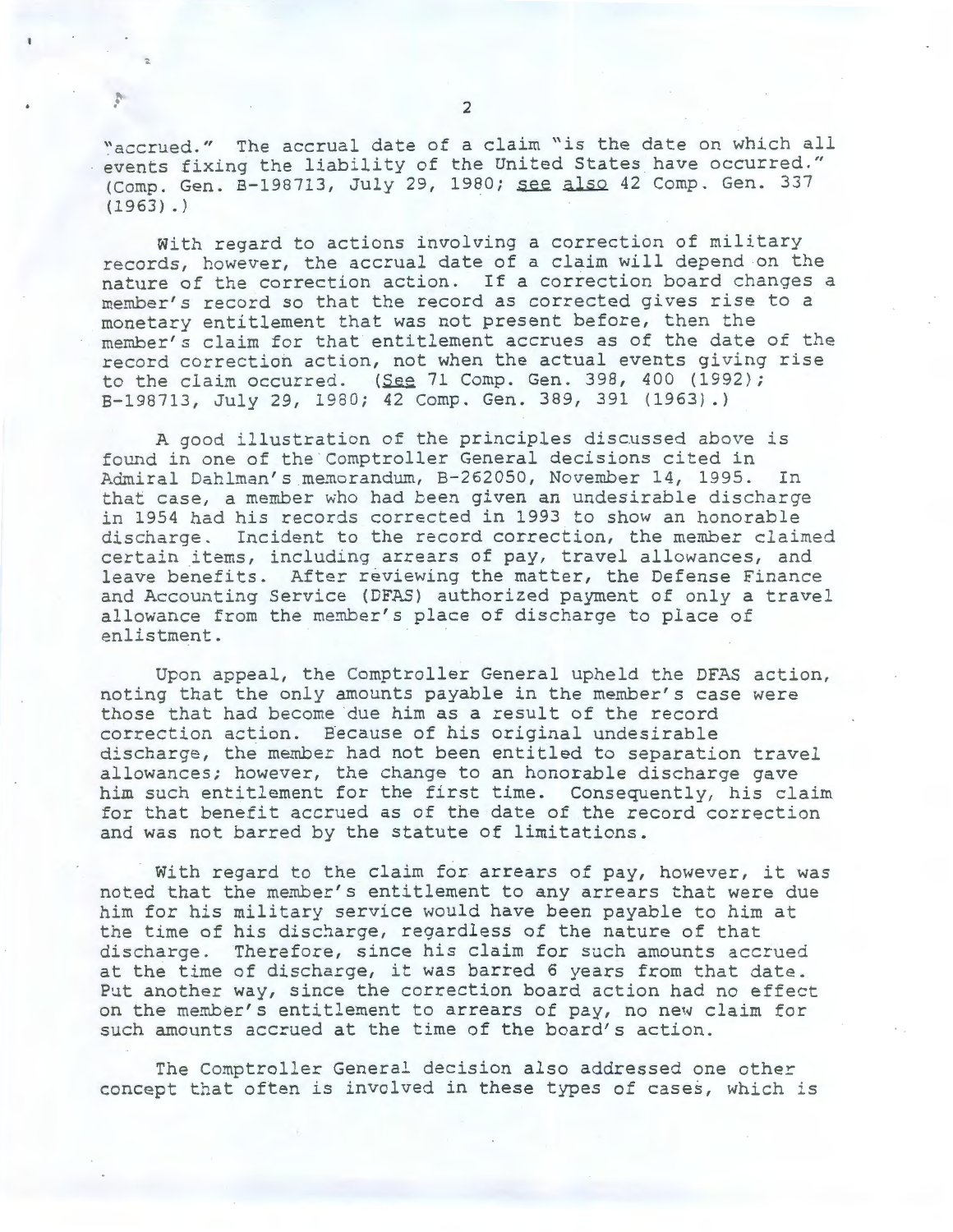the fact that records may have been destroyed after a long period of time. In this case, there was an indication that the member had forfeited accrued leave as a result of the undesirable discharge. Therefore, his claim for such amounts first accrued as of the date of his discharge upgrade, and it was not barred under 31 U.S.C. § 3702(b). However, because of the long passage of time since the original discharge, the records that would show how much accrued leave the member forfeited had been destroyed. Consequently, since there was no evidence to substantiate an entitlement, the Comptroller General upheld the disallowance of the member's claim for such amounts.

Another important point to be kept in mind when considering the interaction between the statute of limitations and correction board actions is that there must have been an actual change to a record that gives rise to a monetary entitlement that was not present before. In numerous decisions over the years, the Comptroller General has stressed that in order for an action to create a new entitlement, the board's action "must, without exception, be a change of facts as set out in the original record, or an addition to, or a deletion of some of, those facts." (50 Comp. Gen. 125, 127 (1970); see also 39 Comp. Gen. 178, 180 ( 1959) . )

In line with the above, a correction that results from a change in a law or a shift in agency interpretation does not give the individual a new claim, since it does not involve an actual correction of the member's records. (See B-191650, May 18, 1978; B-179467, May 2, 1974.) Also, action that merely affirms or recites facts already in a record, or that states a legal conclusion but changes no facts, is not a final and conclusive action under section 1552 that can give rise to a new entitlement. (See 71 Comp. Gen. 439 (1992); B-179467, May 2, 1974; 48 Comp. Gen. · 235 (1968) .) The Comptroller General has especially viewed with disfavor attempts by a correction board to avoid the operation of a statute of limitations by means of a recital of facts in an existing record. (See 45 Comp. Gen. 538, 540 (1966); 39 Comp. Gen. 178, 180 (1959) .)

The difficulty that can sometimes be encountered in determining accrual dates is clearly illustrated by three of the Comptroller General decisions cited in the Admiral's memorandum, all of which involve the same general issues and arise from a complicated set of factual circumstances and legal principles. Those cases, 71 Comp. Gen. 398 (1992), B-260702, April 18, 1995, and B-260207.2, November 6, 1995, involve survivor annuity claims arising under the holding in Barber v. United States, 676 F.2d 651 (Ct. Cl. 1982), a case which held that certain surviving spouses were entitled to military annuities if they were not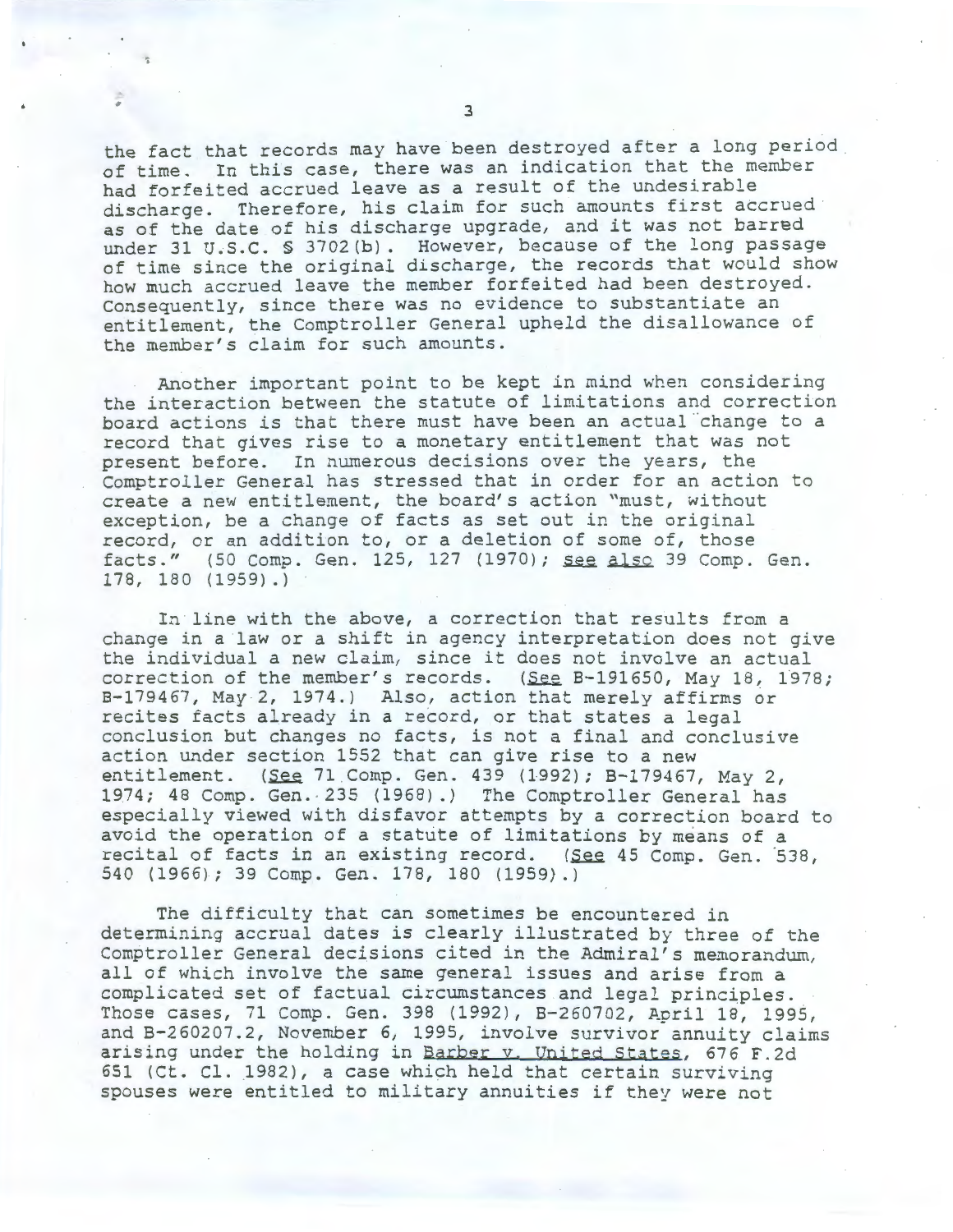notified of their spouses' election not to participate in the annuity program. Because of the court's holding that the surviving spouse has an immediate, automatic annuity entitlement upon the member's death if the notice requirement was not met, the Comptroller General concluded that there was no need for a subsequent record correction action in these cases. Consequently, a widow claiming annuity benefits under the Barber holding must have submitted a claim within 6 years of the member's death, or the claim is barred, and any action by a correction board to attempt to extend the entitlement period is without effect. Because the holdings in these decisions are based on a very specific set of circumstances and legal principles, their precedential relevance to other cases is limited.

There is an additional factor to be considered in determining the application of the statute of limitations in a case such as . The Soldiers' and Sailors' Civil Relief Act of 1940, 50 U.S.C. App. \$§ 501-593, provides, at section 525, that periods of military service are not to be included in computing the accrual date of any claim arising prior to or during such periods of service. Thus, regardless of when a claim actually accrued during a member's term of active duty, the accrual date for purposes of the statute of limitations in 31 U.S.C. § 3702(b) is computed as of the date of the member's discharge from active service. (See B-198713, July 29, 1980; 36 Comp. Gen. 645, 648  $(1957)$ .)

With regard to the scope of the 1940 Act, 50 U.S.C. \$ 511 states that it is applicable to, among others, "all officers of the Public Health Service detailed by proper authority for duty either with the Army or the Navy." Further, 42 U.S.C.  $\frac{1}{2}$  213 (a) states that commissioned officers of the PHS shall, with respect to active service performed by such officers on detail for duty with the Army, Navy, Air Force, Marine Corps, or Coast Guard, be entitled to all rights, privileges, immunities, and benefits provided by law to commissioned officers of the Army.

The provisions of 42 U.S.C. § 213(a) have been interpreted as extending to PHS officers on detail with the Armed Forces the identical Federal rights available to commissioned Army officers, including those protections provided by section 525 of the Soldiers' and Sailors' Civil Relief Act. (See Wanner v. Glen Ellen Corp., 373 F. Supp. 983 (D. Vt. 1974).) Consequently, if ·· - . \_ has been detailed on active duty with the Armed Forces during all or a portion of the period covered by the record correction action, that fact potentially could have an impact on the effects of a record correction action and the pay consequences resulting therefrom.

J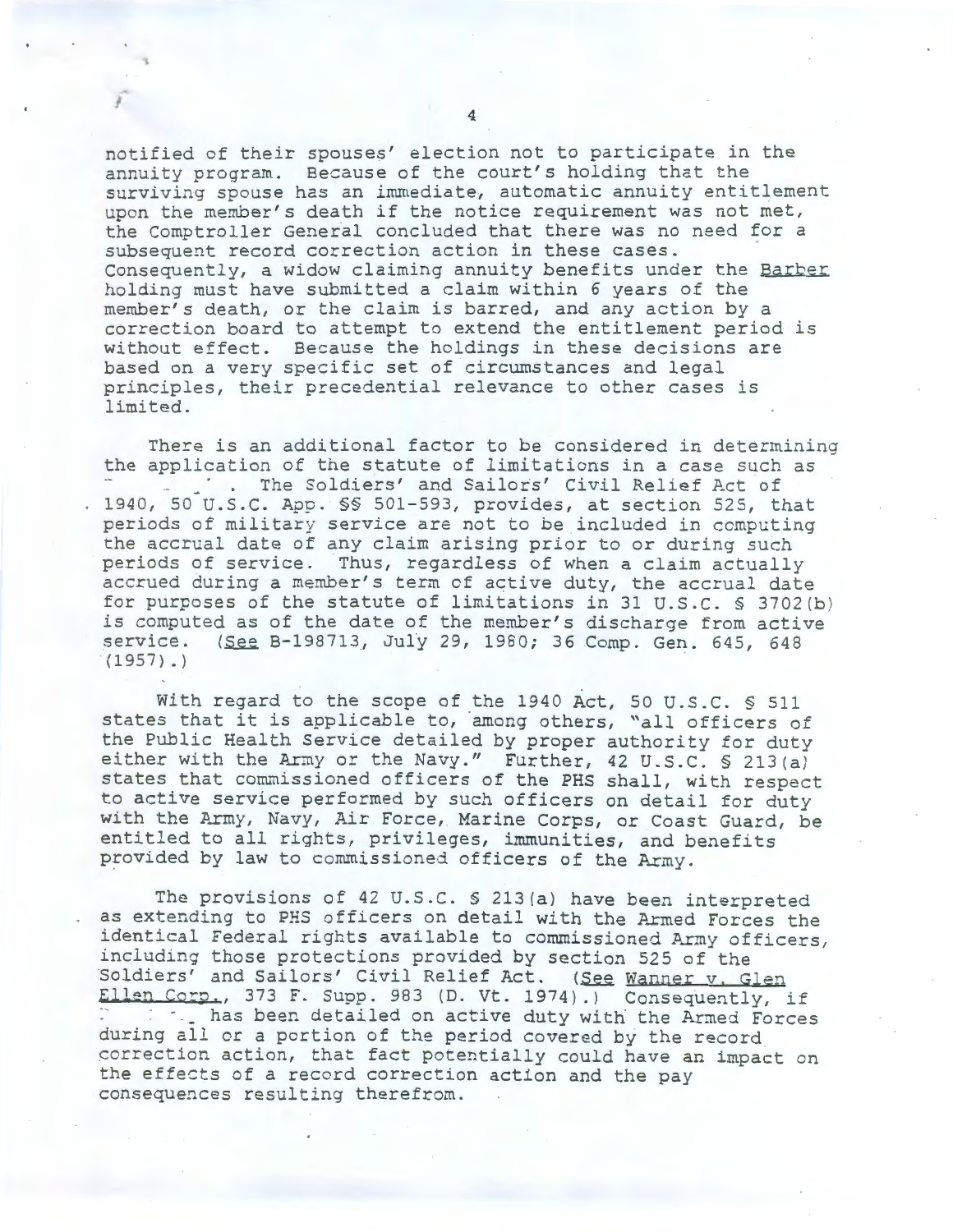## SCOPE OF AUTHORIZED CORRECTION BOARD ACTION

The second issue raised in the admiral's memorandum concerns the extent to which 10 U.S.C. § 1552 authorizes a correction board to fashion a remedy for the sole purpose of granting monetary compensation to an officer in the absence of a record correction that results in the establishment of an entitlement due the officer. If we understand the issue properly, what is being asked is whether a board has the authority to correct a record when the sole purpose of the correction action is to provide the member a monetary benefit that the board believes is equitably due the member.

The pertinent statutory provisions in 10 U.S.C. § 1552 state that the Secretary concerned, acting through appropriate boards, may correct any military record when considered necessary to correct an error or remove an injustice, and that, except when procured by fraud, a correction under the section is final and conclusive on all officers of the United States. (See 40 Comp. Gen. 502, 504 (1961).) In accordance with the statutory provisions, the Comptroller General has stated that, while the appropriate Federal courts may review a correction board's actions to determine whether they are arbitrary, capricious, or not in accordance with law, GAO has no such jurisdiction. (62 Camp. Gen. 406, 408 (1983).) As an example of the judicial authority in this area, GAO has noted the court holding that, while section 1552 confers authority to correct a record in a member's favor, it does pot confer the authority to correct the record against a member.  $(See 66 Comp. Gen. 687, 698 (1987).)$ 

In many decisions over the years, however, the Comptroller General has set forth the view that the question of what monetary entitlements may have become due as a result of a record correction action is for determination by the pay officials of the Government, through application of the pertinent laws and regulations to the material facts shown by the records as so corrected by the board.  $(62 \text{ Comp. Gen. } 406, 408 \text{ (}1983); 51 \text{ Comp.}$ Gen. 191, 194 (1971); 38 Comp. Gen. 208, 210 (1958); 34 Comp. Gen. 7, 12 (1954).) In other words, the facts as reflected by the corrected records determine the rights of the members involved, as if the corrected records reflect the true facts. (44 Comp. Gen. 143, 146 (1964); 42 Comp. Gen. 582, 584 (1963); 38 Camp. Gen. 208, 210 (1958) .) Thus, when a correction board has attempted to make determinations or issue guidance governing amounts payable to a member as a result of a record correction, the Comptroller General has held that such determinations are outside the scope of the board's authority. (See 50 Comp. Gen.